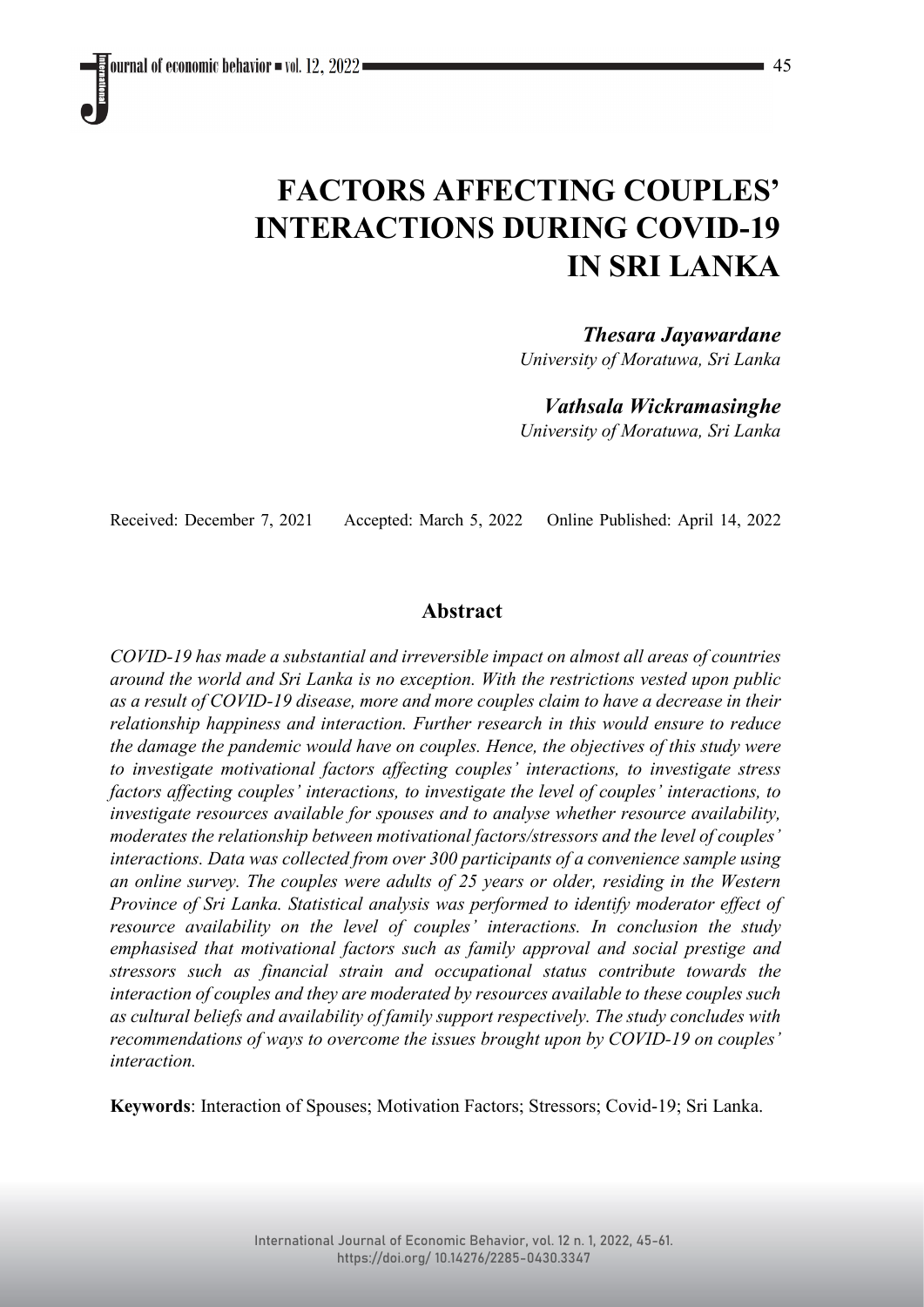# **1. Introduction**

COVID-19 or the Corona Virus disease has become one of the most dangerous pandemics in the century causing a vast amount of deaths globally. Many countries are fighting the disease with active vaccine programs and, Sri Lanka has been named as one of the most efficient countries in fighting COVID-19 with the efficient vaccination program. Even with the lengthy lockdown periods enforced by the Sri Lankan government, the virus has become more dangerous with evolving variants of the COVID-19 being discovered regularly.

The impact the pandemic and the lockdown has brought upon couples cannot be ignored as the disruption of daily activities and the isolation at home causes many couples to interact differently to their normal behaviors. At the beginning of the pandemic all parties were concerned mainly of battling the disease and reducing death rates where no consideration was given for harmony at home fronts or couple interactions.

With couples being isolated for lengthy periods of times due to the lockdowns and working from home arrangements, the daily interactions start requiring further attention. It is indeed important to understand the factors that motivate positive interactions between couples and the negative stressors which repudiate their interactions in order to understand the level of interaction and their mental well-being. According to Pietromonac and Overall (2020, p.3) "external stressors related to the pandemic will likely increase interpersonal conflict within relationships, the extent of which may be moderated by pre-existing relationship quality and satisfaction; characteristics; and vulnerabilities". Many couples depend upon each other for mental support during the pandemic as mortalities and financial difficulties are caused by COVID-19. Many stressors such as uncertainties, occupational threats, duties arising from external family members and children would create a negative impact on the level couples interact with each other. Similarly having community and family approval with social prestige and cultural beliefs would motivate couples to interact positively with each other. Thus, the aim of this research is to investigate the factors that motivate and cause stressors for the level of interaction among Sri Lankan couples during the COVID-19 lockdown. With the intention of investigating that, the below objectives were derived.

# **2. Objectives**

- To investigate motivational factors affecting couples' interactions.
- To investigate stress factors affecting couples' interactions.
- To investigate the level of couples' interactions.
- To investigate resources available for spouses.
- To analyze whether resource availability, moderates the relationship between motivational factors/stressors and the level of couples' interactions.

This article draws from relevant literature across similar topics to identify how the motivational factors and stress factors affect couples' interactions, the various resources available for these spouses and the way these recourses moderate the interaction between the couples. The conceptual framework was created based up on models of various human behavior and methods these families would function.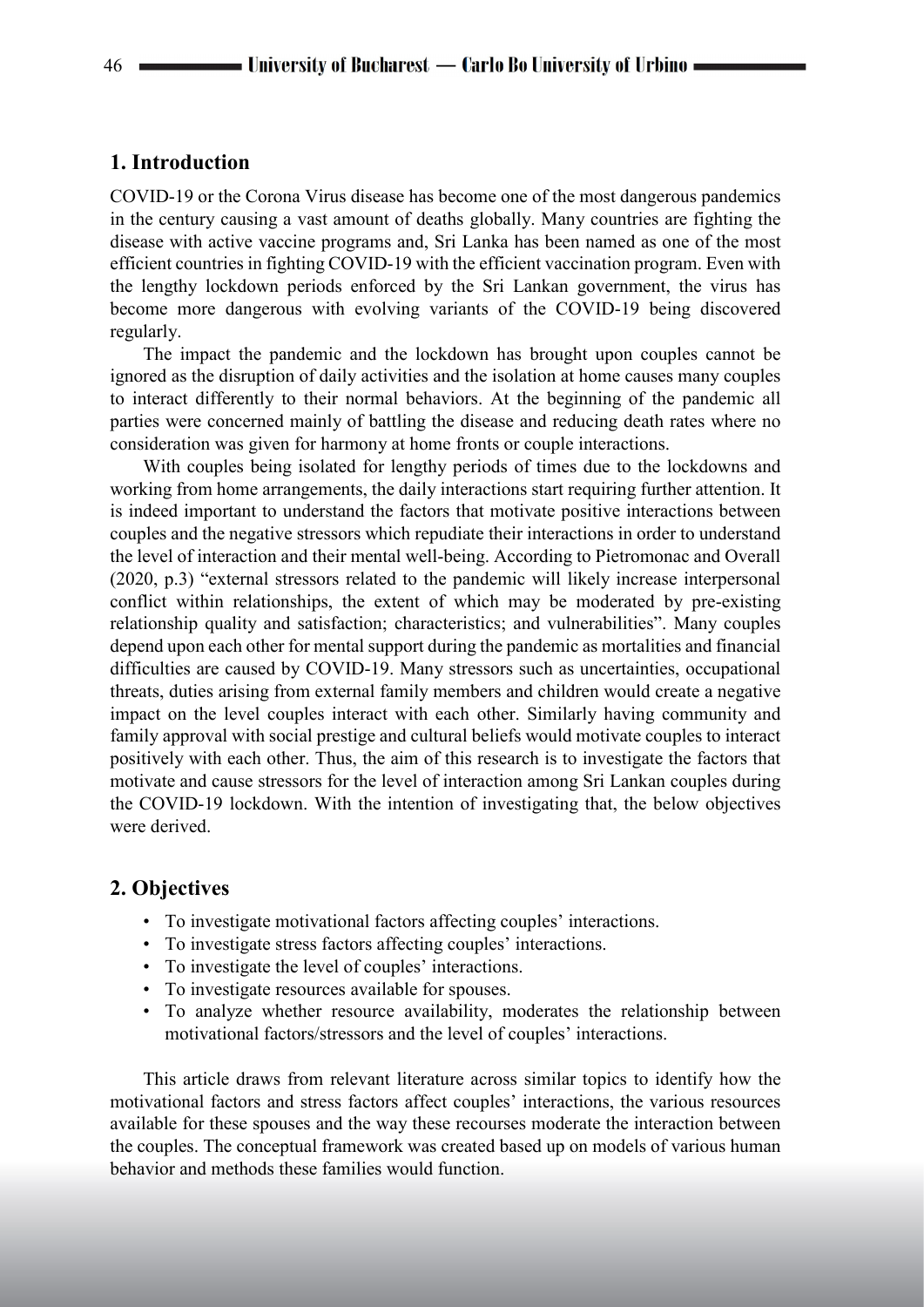# **3. Literature Review**

#### *3.1 Level of Couples' Interaction*

With the objective of determining the factors that affect the interactions of couples, this literature review will inspect previous studies that have been conducted on this area. Couples interaction determines the success of their marriage and the satisfaction in the relationship. Khalatbari et.al (2013) identifies marital satisfaction found through couple's interaction as a key factor in determining the assessing happiness and stability in a successful marriage". Zainah et.al (2012) speaks of how the interaction of couples can be beneficial and detrimental to the success of a marriage. Farahmand et al (2014) points out that the level of interaction between couples contribute to the quality of their relationship. Copen et. al. (2012) mentions that to keep a stable marriage and a solid relationship couples must identify factors that bring significant marital satisfaction when they interact. Many studies have conducted on marriage satisfaction on couples but, the effect of Covid-19 has on the level of interaction among couples have not been identified, especially for Asian or Sri Lankan couples.

Covid-19 has made a significant impact on all couples irrespective of their geographical where about and, the level they interact will determine the satisfaction and future of their relationship. During a crisis environment such as the current pandemic, conflicts among couples will be inevitable. Many researchers have agreed that couples with harmonious interaction between each other demonstrate marital success. (Ellison, Burdette, Wilcox, & 2010; Mahoney, 2010). Thus, couples' interactions should bring a meaning of life to cultivate matrimonial harmony (Mohammad, 2010).

In the following sections variables of motivational factors, stress factors and resources available for spouses are reviewed in relation to the interaction of couples and propose our hypotheses of the study.

The conceptual model developed for the study is shown in Figure 1.



Figure 1 − Conceptual model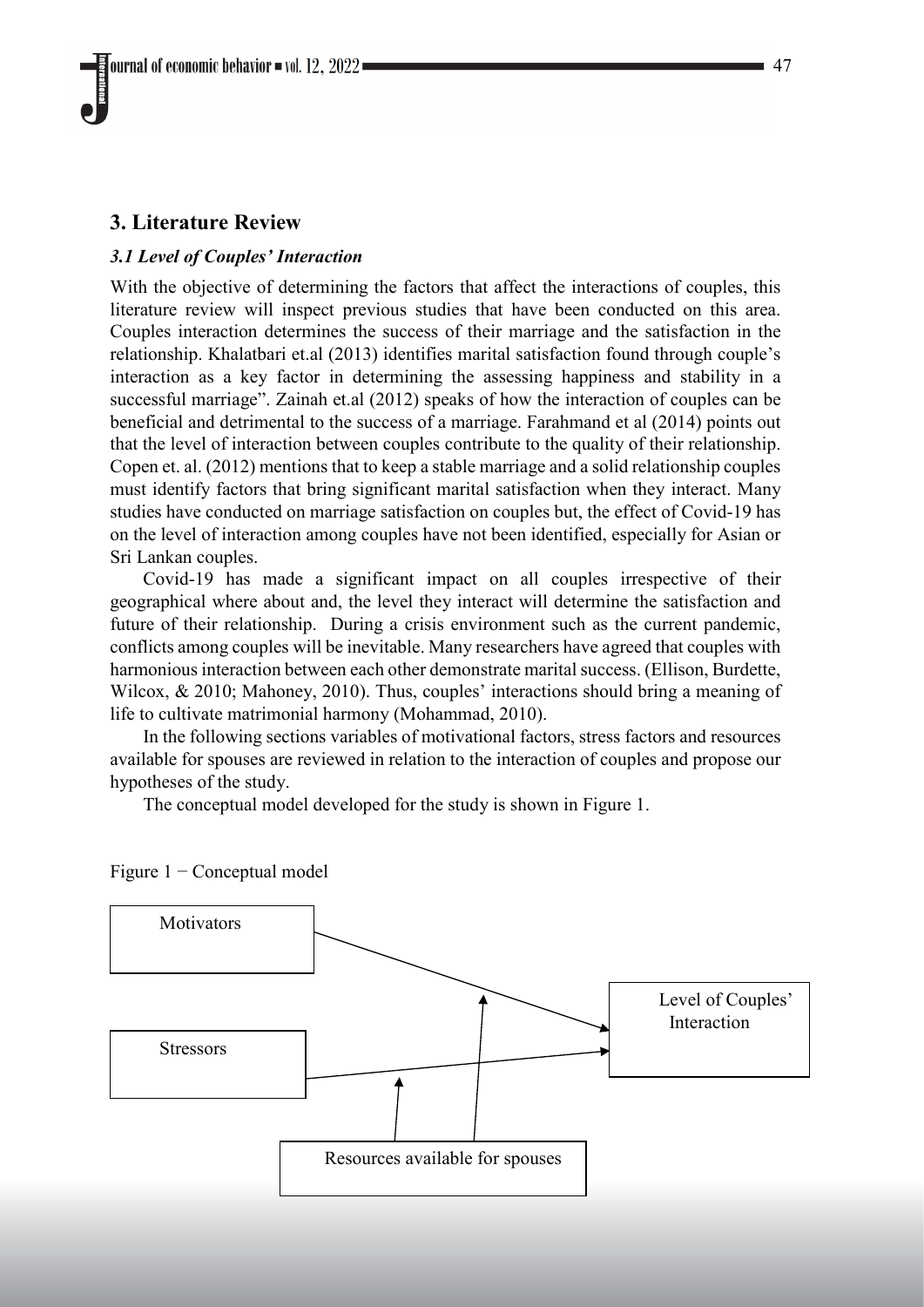#### *3.2 Motivational Factors*

Billingsley et al. (2005, p. 7), identified nine themes "love, sex, relationship permanence, compatibility in personality, common interests, decision-making, intimacy, communication, and religion" that are motivators of couples' interaction which brings marital satisfaction. According to Hawkins (1968, p.2) "marital satisfaction is a sense of happiness, satisfaction, and joy experienced by the husband or wife when they consider all aspects of their marriage".

Kamaly et. al. (2014) states that couples' interaction is motivated by physical and psychological requirements and, properly motivated interaction will lead to satisfactory relationships. Rahmani (2011) states that factors such as interpersonal, psychological, interaction, spiritual-religious, and sexual factors also motivate couples' interaction.

According to Zainah et. al (2012) a key motivational factor on couples' interaction can be seen as demographic factor which includes couple's education, age of marriage age, age gap between the couple, length of marriage. Zanjani et.al (2014) adds more to this list with factors such as the economic situation of the couple, employability of the couple and the number of children.

When the age is considered it was identified by Yazdanpanah et.al (2015) that older the couple is, the more motivated they are to interact with each other compared to younger couples who resented the isolation and social distancing. Sayadpour (2005) has also pointed out how having a good income, possessing a good education and satisfied employment can motivate couples to interact more positively. Karimi et.al. (2010) brings out the importance of having good interpersonal connections and understanding among couples. Maghsoodi et. Al (2011) tallies it with psychological attributes such as forgiveness and support for each other which he claims as motivators for couples' interactions.

Pourmarzi et.al (2013) further reiterates how motivational factors affect couples' interactions and identifies them as good listening skills, better conflict resolving abilities and proper discussion methods. Abbaszadeh et.al. (2011) has proved that having common religious beliefs and cultural factors motivate couples' interactions more. Negligence in sexual desires has caused many rifts among couples' interactions and according to Sahabi et. al. (2012) having a good sexual relationship is a positive motivational factor for couples' interaction.4

Based on the above reviewed literature, it is hypothesized:

#### **H1**: *Motivational Factors influence couples' interaction*.

#### *3.3 Stress Factors*

Cohan et al., (2009, p.514) states that "During a flu outbreak, about 10–30% of the general public reported major fears of contracting the disease". It is a well-known fact that COVID-19 has brought numerous stressors on couples' interaction which has a negative effect on their relationships. American Psychological Association (2020) has done a recent study on the stressors caused by COVID-19 pandemic and they claim that "many individuals in the United States are experiencing heightened levels of stress as a result of the pandemic". Such stressors seem to affect the interaction of couples all around the world. "COVID-19 type of pandemic related stressors on couples makes it hard to know which impacts may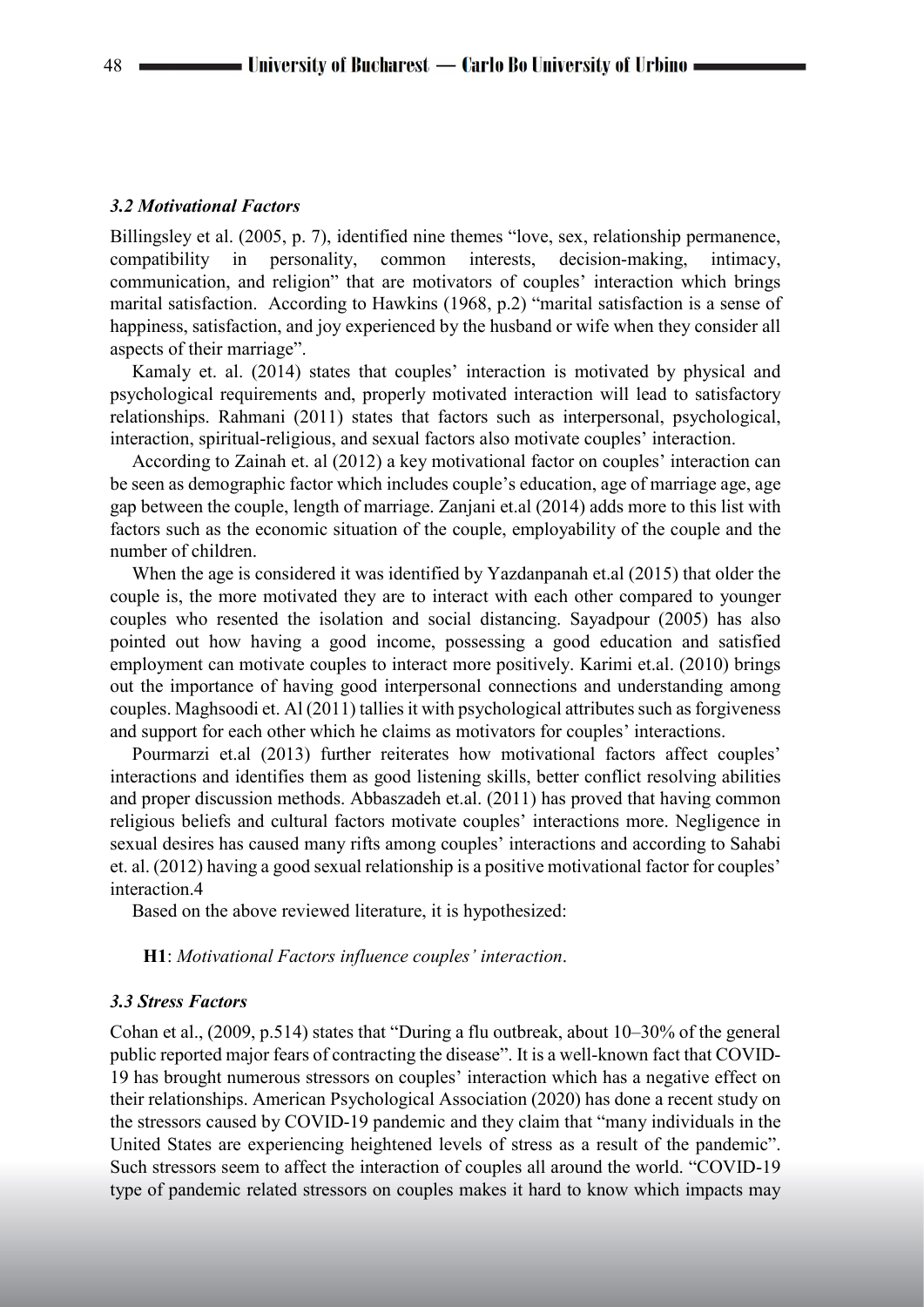be time limited and which will be longer term" (Karney et al., 2005, p.27). According to Neff & Karney (2004, p. 143) "external stressors can spill over to affect the quality of couples' interactions and perceptions of the relationship and partner". In these environments' partners may feel isolated in their relationship with the minimal interaction taking place between them. One of the key stress factors many couples faced with COVID-19 pandemic was the fear of your loved ones getting infected or worse, their death. Another cause for the stress among couples was the uncertainty of the end of the pandemic. A study by De Sousa et al., (2013) has found that couples showed low interaction when there is gender preference in children expressed by either of the spouses. Many couples claimed it to cause stress and also claimed to interact less when alcohol abuse exists in the household which again was a stress causing factor. According to Khezri et al., (2020) lack of support from partners act as a stressor which negates the interaction between couples especially during the lockdown period of COVID-19. It is certainly worthwhile to identify the stressors that affect the interaction of couples during the COVID-19 to identify how they would react in a similar scenario in future compared to how they normally interact.

Based on the above reviewed literature, it is hypothesized:

#### **H2***: Stress factors influences couples' interactions***.**

#### *3.4 Resources available for spouses*

Government lockdowns which took place as a COVID-19 control measure brought no choice for couples but to stay at home for lengthy periods of time. Most daily routines were disrupted and everyone except essential workers had to work from home. If a family member is diagnosed with the COVID-19, the situation became stressful with strict medical, quarantine and health guidelines to follow. This was a significant disruption to the daily routine of families all around the world. Doom & Cicchetti, (2018, p.1446) states that "the extent to which this severe adversity will impact couples will largely depend on other related factors in their lives". These other related factors can be identified as various resources that are available for the couples when they are interacting during the COVID-19. Some resources may motivate their interaction while other resources would increase stress factors.

A significant resource that motivates couples' interaction during COVID-19 can be identified as cultural beliefs the couple hold. With the isolation taking place with COVID-19 lockdown many couples have given more importance to their cultural beliefs and made time for interaction with each other as a couple and a family. The religious and cultural values have contributed to this motivation for these couples to interact more. Fraenkel & Cho (2020, p.859) states that "it has also provided a chance for families to reconsider the ratio of togetherness and autonomy going forward". Sri Lankan culture encourages couples to always stand by each other through sickness and health. This cultural belief extends to all the relatives of the other spouse too. With the COVID-19 infections and the threat of death couples are more and more motivated to interact with each other to resolve these health and social issues arising. With the new normal way of living COVID-19 pandemic has brought, many families have the children studying at home using online methods while parents work from home. The new routines have created more interaction among couples and the cultural beliefs of supporting the children and spouse plays a major role in motivating these interactions. Fraenkel (2019) points out the importance of cultural values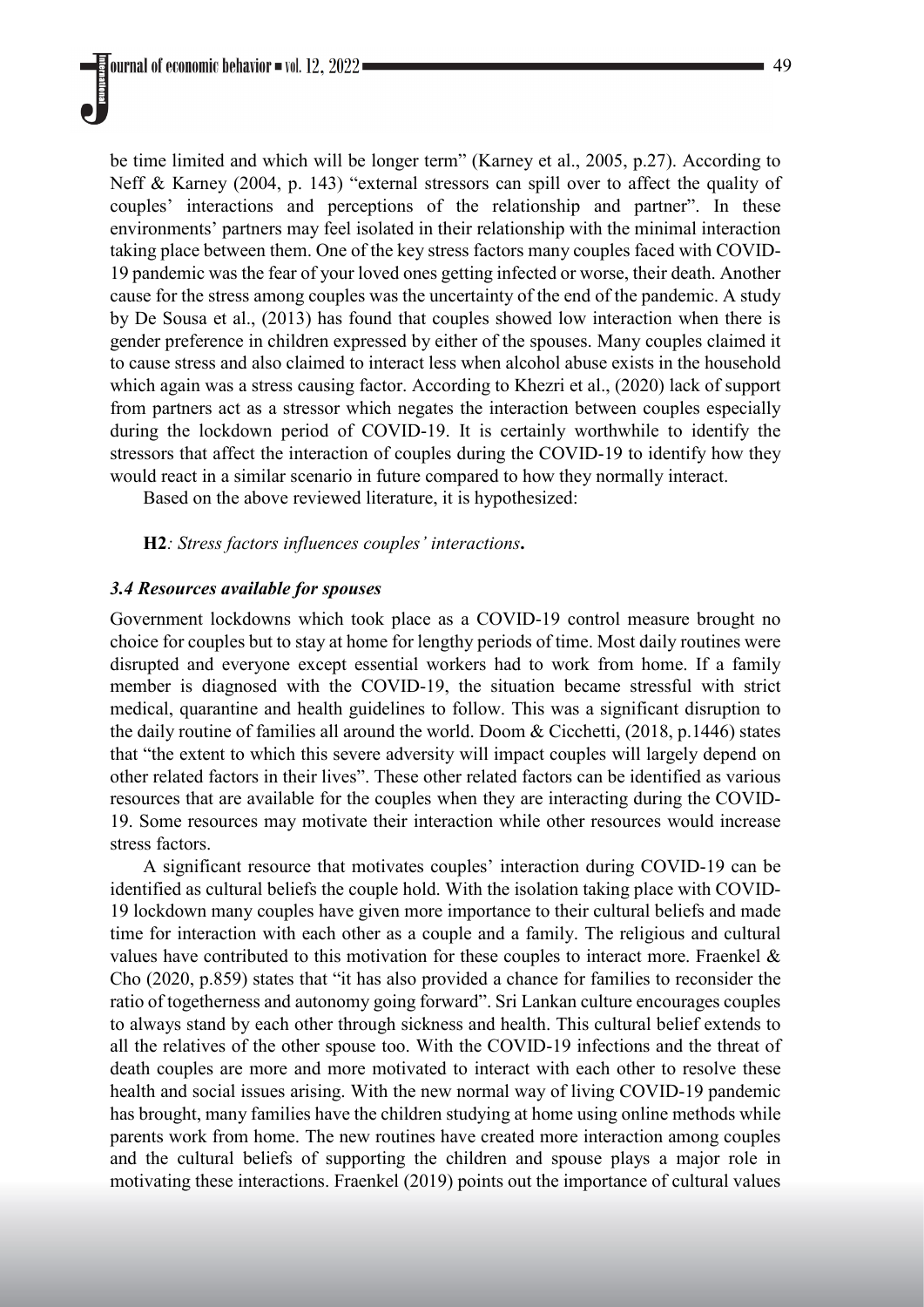couples hold which motivates the level of their interaction, especially during a time like the COVID-19 pandemic.

Walsh (2009) has mentioned how the cultural values held by a person may affect the interaction of their spouse positively.

Based on the above reviewed literature, it is hypothesized:

# **H3***: Resources available for spouses moderates the relationship between motivational factors and the couples' interactions.*

Many couples find that one of the reasons that influence stressors in their interactions can be seen as the family support they receive. Lockdowns taking place in the country with travel sanctions within districts cause close relatives to stay away from couples. As a result, the normal support that was extended may not be provided. Working from home while taking care of the children would be an added burden for most couples and family support would have been an excellent resource to cope with this. Lack of such support would certainly increase the stress and as a result mitigate the interactions between the couple.

In a research done on Asian couples by Ho (1987) identified that one of the main causes of stress among couples was having unnecessary influence from relatives. Even though the extended family considered it as offering support, the couples claimed it as a stress factor which, influence their own interaction and harmony. Thus, not having family support may also negate the stressors for some couples during COVID-19. In most Asian countries including Sri Lanka women are employed and frequently child care is provided by the extended family, especially the mother-in-law (Freedman et al., 1994). The conflicts with regards to the upbringing of children between the extended family and couples cause stress which leads to their distance from each other (Chien, 1996). Hence the unavailability of such family supports and minding the child bearing by the couple themselves might reduce the stress factor and encourage more interaction among couples during COVID-19 lockdown.

Based on the above reviewed literature, it is hypothesised:

#### **H4***: Resources available for spouses moderates the relationship between stress factors and the couples' interactions.*

With the above literature review, it can be seen that the resources available for couples that affect their interactions on motivational factors and stressors during COVID-19 includes family resources and cultural beliefs.

#### **4. Method**

As per the discussion done above many motivational factors and stress factors affect the couples' interaction during COVID-19 pandemic and, resources such as cultural beliefs and family support play a significant role in affecting those factors.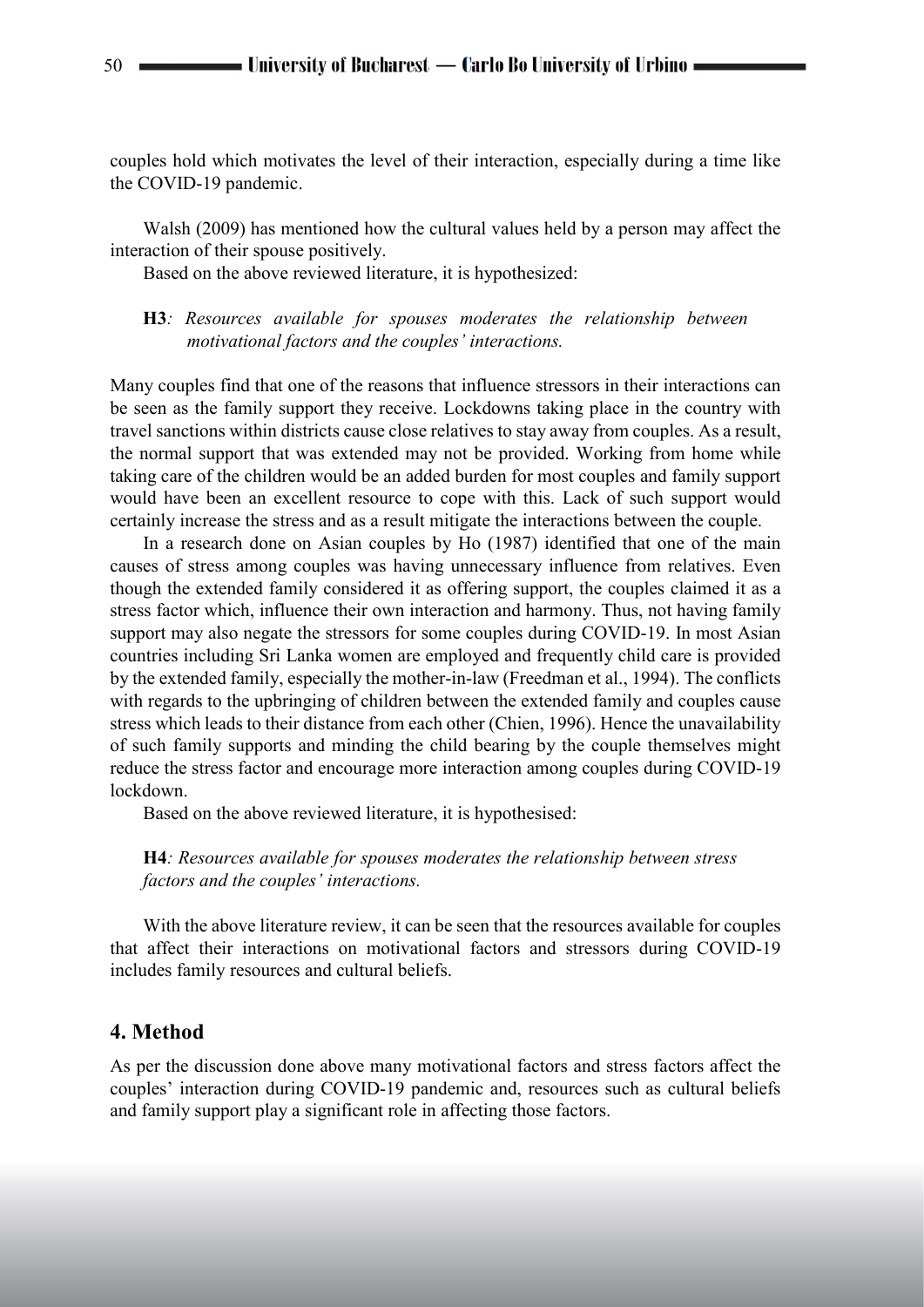# *4.1 Measures*

To measure the Motivational factors which affect couples' interaction, a 03-item measure was used, which can be seen in Appendix 1. These measures were taken using the questionnaire by Deguglielmo (1973), named 'The Inventory of Marital Adjustment: The Development of An Instrument for Measuring Financial Adjustment, Style of Life and Interpersonal Relationships'. These items were on a five-point Likert scale ranging from always  $(1)$  to never  $(5)$ .

To measure the Stress factors which affect couples' interaction, 09-item measure was used, which is shown in Appendix 2. Five (05) of these measures were taken using the questionnaire by Hansen (1978), named 'Marital adjustment, idealization, and conventionalization'. Four (04) of the measures were from a questionnaire created by the author. These items are on a four-point Likert-type scale ranging from always-agree (4) to disagree frequently (1).

To measure the Resources available for spouses, 11-item measure was used, which are shown in Appendix 3. These measures were taken using the questionnaire by Deguglielmo (1973), named 'The Development of an Instrument for Measuring Financial Adjustment'. These items were on a five-point Likert scale ranging from always (1) to never  $(5)$ .

To measure the level of interaction of couples, 14-item measure was used, which are shown in Appendix 4. These measures were taken using the questionnaire by Haynes (1992), named 'The Marital Satisfaction Questionnaire for Older Persons, Psychological Assessment'. These items were on a five-point Likert scale ranging from always (1) to never  $(5)$ .

# *4.2 Population and sample*

The total population of Sri Lanka is 21.41 million people and out of which 43% falls in to the ages 25-54 years old and 54-60 years old of the population is 6% (worldpopulationreview.com 14/08/21). Taking that into account the total number of 25- 60 years old in Sri Lanka is 10 million. The total population in the Western Province is 1.9 million and the total 25-60 years old adds up to 959,131. Obtaining a 95% confidence level with only a 5% chance of the sample results differing from the true population average, confidence interval of the margin of error is calculated by  $1/\sqrt{N}$ . Here N is considered as the number of participants or sample size (Niles, 2006). Therefore, the survey done with 300 participants justifies the total population of the study.

#### *4.3 Participants*

The 301 participants were adult males and females of age 25-60 residing in the Western Province. The participants took 26 minutes on average to finish the survey questionnaire. English, which is one of the national languages of Sri Lanka, was used in the survey questionnaire. Initial introduction was given to the respondents and an in-depth explanation was followed prior to them taking the survey. All respondent participated voluntarily and their identity was kept anonymous.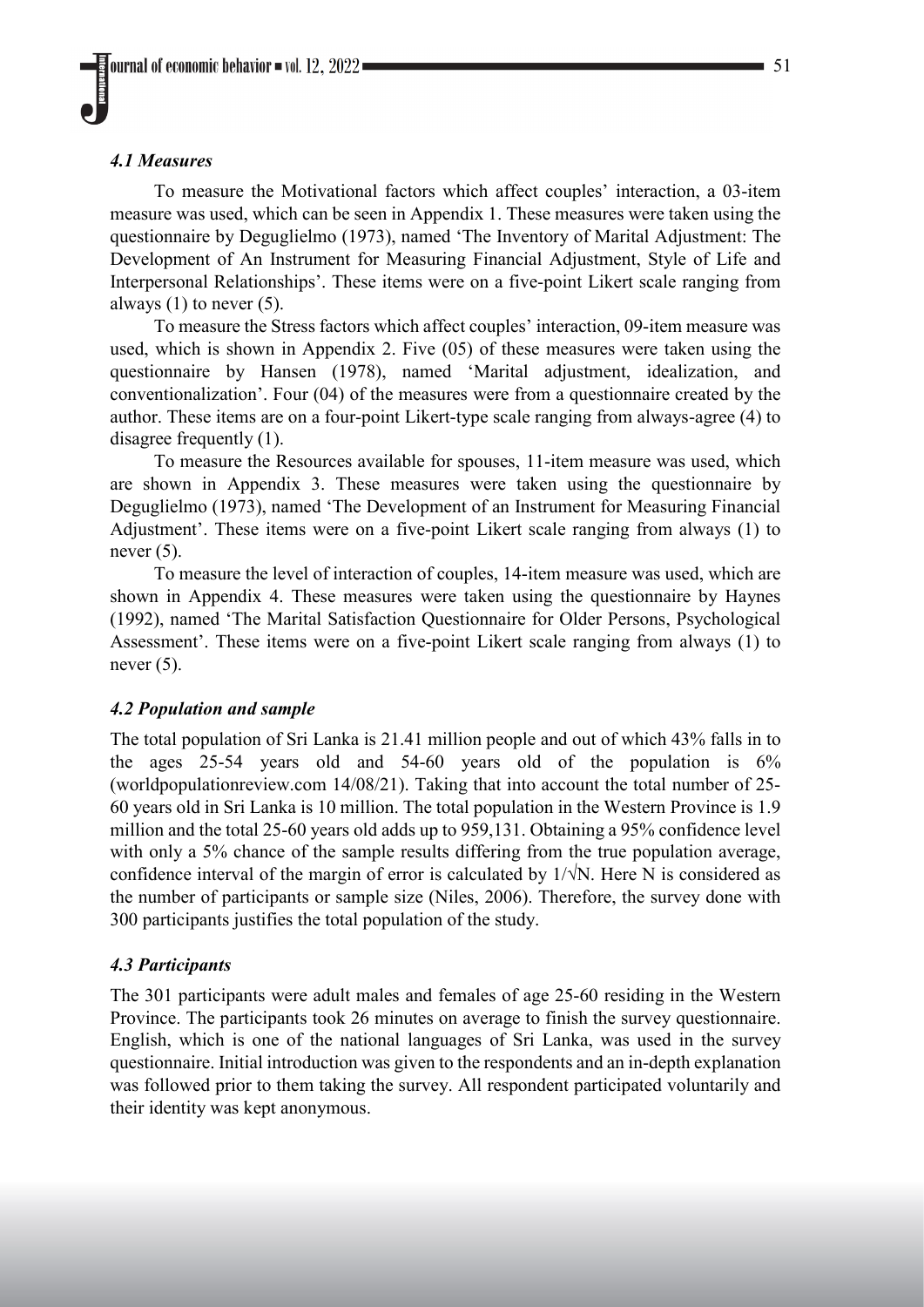# *4.4 Method of data collection*

The duration of the survey collection was 12th March to 12th June 2021. This was a period Sri Lankan government had imposed a partial lockdown. During this period travel restrictions were in place and majority worked form home. Schools and Universities were fully closed and children of all ages were restricted to home. Questionnaire was uploaded on google forms and the 25-60-year-old adult respondents were identified. Their consent was obtained from an initial email and the link to the google form was shared afterwards.

# *4.5 Method of data analysis*

Validity and reliability of the measures were evaluated. Principal component factor analysis was conducted using SPSS software. Factor analysis yielded one factor each for motivators and stressors. Factor analysis yielded two factors for resources available for spouses; these were named as cultural beliefs and family resources. Factor analysis yielded one factor for couples' interactions. The fit measures were given in Table 1. Results of these factor analysis were shown in Appendix 1 to 4. Moderation analysis was conducted using PROCESS program developed by Hayes (2013). Indirect effects were assessed based on 5,000 bootstrapped samples using bias-corrected 95% confidence intervals (CI) for the size and significance of the effects.

| Cronbach's<br>alpha | Explained<br>variation | Eigenvalue | <b>AVE</b> | Construct<br>reliability |
|---------------------|------------------------|------------|------------|--------------------------|
| .869                | 79.317                 | 2.379      | .793       | .920                     |
| .958                | 74.735                 | 6.726      | .748       | .964                     |
| .973                | 77.299                 | 9.276      | .773       | .976                     |
| .931                | 77.921                 |            |            |                          |
| .947                | 47.619                 | 6.563      | 2.008      | .946                     |
| .914                | 30.303                 | .714       | .749       | .923                     |
|                     |                        |            |            |                          |

Table  $1 - Fit$  measures

# **5. Results**

Since resources available for spouses yielded two factors, we analyzed four separate models. The results of these models are as follows.

Results relating to motivators and couples' interactions moderated by family resources are shown in Table 2. As shown in Table 2, the effect of motivators (IV) on couples' interactions is not significant ( $p > .05$ ). The effect of family resources (M) on couples' interactions is significant ( $B = -0.7997$ ,  $p < 0.001$ ). The effect of interaction on couples' level of interactions is also significant ( $B = .1573$ ,  $p < .01$ ). Relationships between motivators (IV) and couples' interactions are significant for all low ( $b = .2752$ ,  $p < .05$ ), average ( $b =$ .3815,  $p < .001$ ), and high (b = .4879,  $p < .001$ ) values of family resources (M). Overall,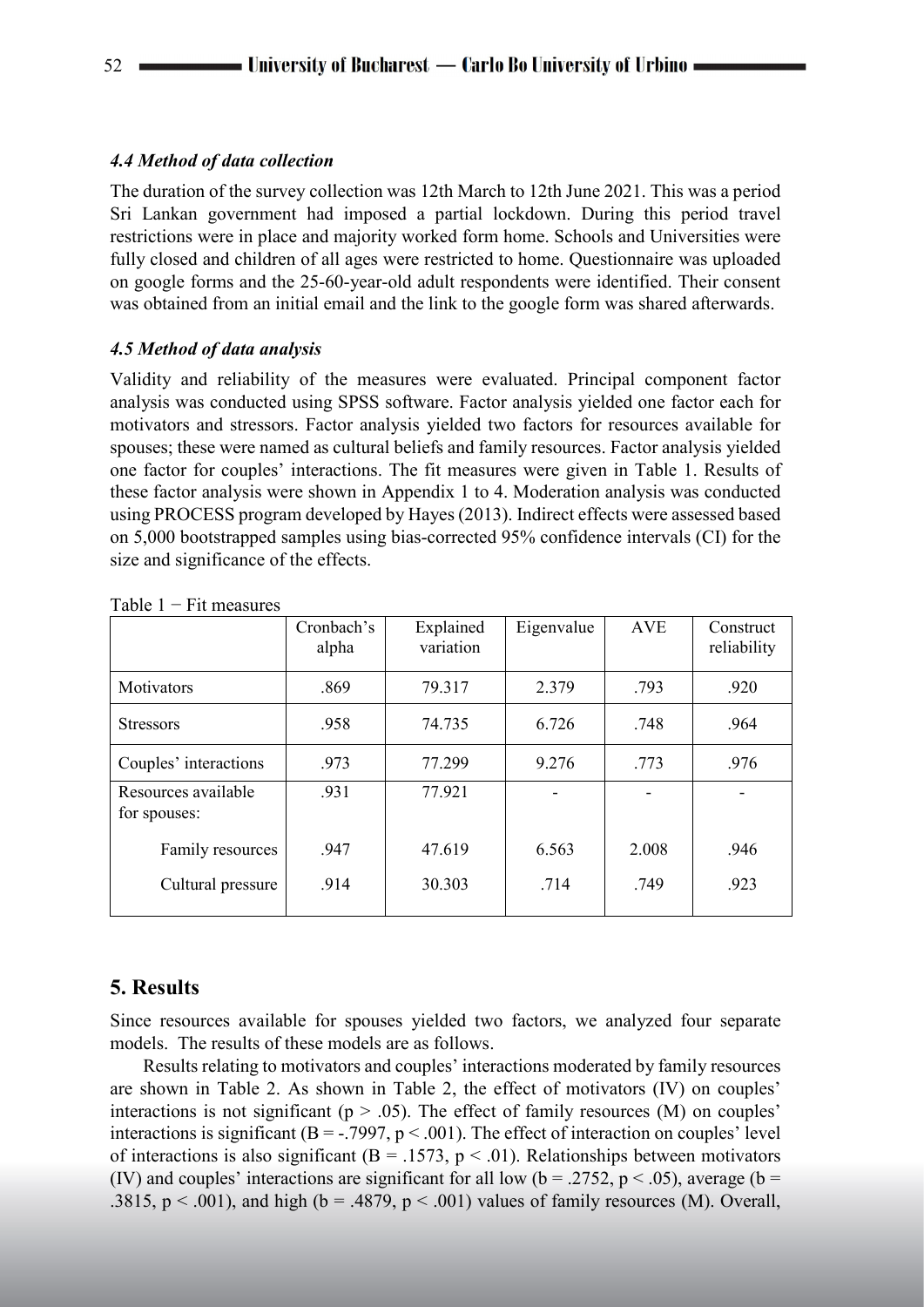family resources (M) moderates the relationship between motivators (IV) and couples' interactions. Figure 2 shows this relationship figuratively.

|                      | Couple's interactions (DV)<br>B(SE) |                   |                   |  |
|----------------------|-------------------------------------|-------------------|-------------------|--|
| Motivators (IV)      | $-.0821(.2036)$                     |                   |                   |  |
| Family resources (M) | $-.7997(.1749)$ ***                 |                   |                   |  |
| Interaction (IVxM)   | $.1573(.0511)$ **                   |                   |                   |  |
| $R^2$                | .0785                               |                   |                   |  |
| $F$ (df1, df2)       | 8.4051 $(3,295)$ ***                |                   |                   |  |
| $\Delta R^2$         | .0295                               |                   |                   |  |
| $\Delta F(df1, df2)$ | $9.4803 (1,295)$ **                 |                   |                   |  |
| Conditional effects: |                                     |                   |                   |  |
|                      | $-SD$                               | Mean              | $+SD$             |  |
| Family resources (M) | 2.2714                              | 2.9479            | 3.6244            |  |
| Effect $(t)$         | $.2752(2.2097)^*$                   | .3815 (3.3493)*** | .4879<br>(4.3064) |  |

Table 2 − Motivators and couples' interactions moderated by family resources

Notes: Unstandardized regression coefficients are reported; standard errors = SE. Bootstrap sample size = 5000. \* *p* < .05, \*\**p* < .01, \*\*\**p* < .001 (two-tailed).

Figure 2 − Moderation Graph- motivators and couples' interactions moderated by family resources



Analysis showed that motivators and couples' interactions are not moderated by culture pressure. Further, the results showed that stressors and couples' interactions are not moderated by family resources. Results relating to stressors and couples' interactions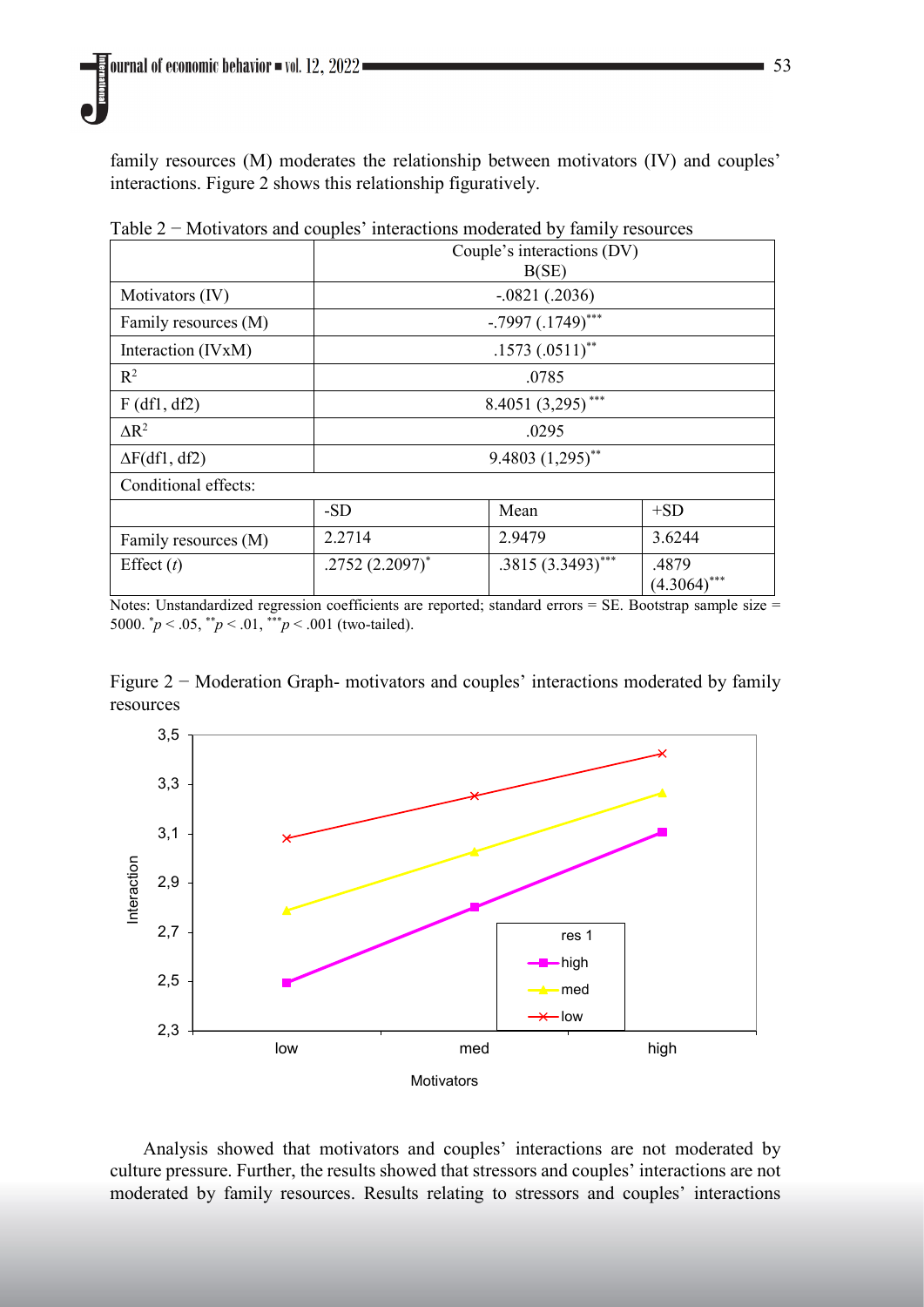moderated by culture pressure are shown in Table 3. As shown in Table 3, the effect of Stressors (IV) on couples' interactions is not significant ( $p > .05$ ). The effect of culture pressure (M) on couples' interactions is significant (B = -.4129,  $p < .05$ ). The effect of interaction on couples' level of interactions is also significant  $(B = .1202, p < .05)$ . Relationships between Stressors (IV) and couples' interactions are significant for all low  $(b = .4823, p < .001)$ , average  $(b = .5600, p < .001)$ , and high  $(b = .6378, p < .001)$  values of culture pressure (M). Overall, culture pressure (M) moderates the relationship between stressors (IV) and couples' interactions. Figure 3 shows this relationship figuratively.

|                        | Couples' Interactions (DV) |                     |                |  |
|------------------------|----------------------------|---------------------|----------------|--|
|                        | B(SE)                      |                     |                |  |
| Stressors (IV)         | .1852(.1793)               |                     |                |  |
| Culture pressure $(M)$ | $-.4129(.1805)^*$          |                     |                |  |
| Interaction (IVxM)     | $.1202(.0486)^*$           |                     |                |  |
| $R^2$                  | .2490                      |                     |                |  |
| $F$ (df1, df2)         | 32.7061 (3, 295)***        |                     |                |  |
| $\Delta R^2$           | .0155                      |                     |                |  |
| $\Delta F(df1, df2)$   | $6.1050(1, 295)^*$         |                     |                |  |
| Conditional effects:   |                            |                     |                |  |
|                        | $-SD$                      | Mean                | $+SD$          |  |
| Culture pressure (M)   | 2.4717                     | 3.1186              | 3.7655         |  |
| Effect $(t)$           | .4823 $(5.0442)$ ***       | $.5600(6.3033)$ *** | .6378 (6.8669) |  |
|                        |                            |                     |                |  |

Table 3 − Stressors and couples' interactions moderated by culture pressure

Notes: Unstandardized regression coefficients are reported; standard errors = SE. Bootstrap sample size = 5000.  $\gamma p < .05$ ,  $\gamma p < .001$  (two-tailed).

Figure 3 − Moderation Graph- stressors and couples' interactions moderated by culture pressure

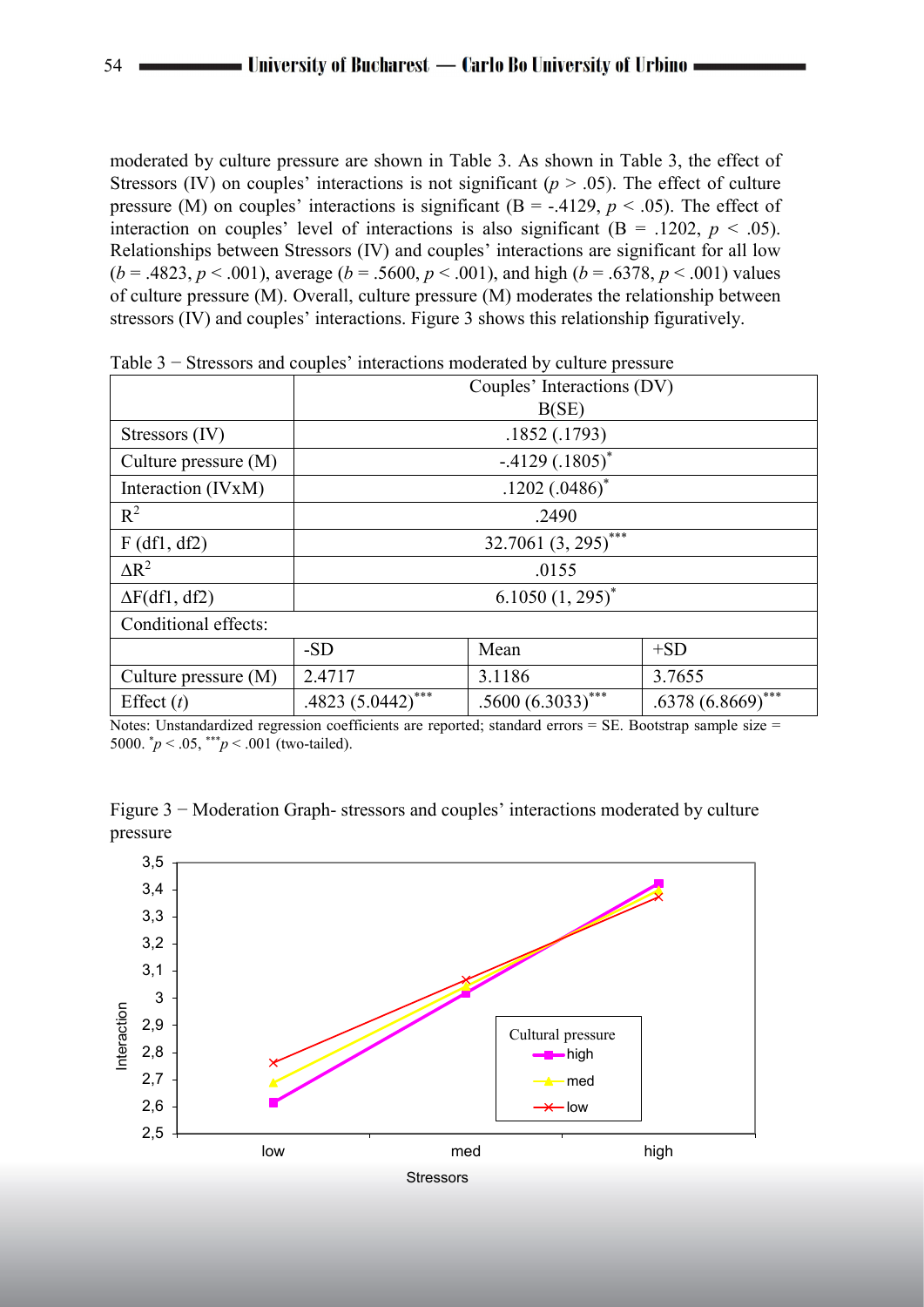# **6. Discussion of Results**

This research examined how motivational factors and stressors affect couples' interaction during the lockdown periods which took place in Sri Lanka due to COVID-19 pandemic. The results observed how the resources available for couples such as family support and their cultural beliefs moderated the interaction. The findings of the research and these results will be a valuable addition to the literature on future pandemic studies. According to a study on Rahmani et.al (2011) motivational factors which influenced couples' interaction included their personality factors such as understanding of each other and maturity, economic factors as well as compatibility factors such as love and sexual fulfilment. In the current research it was reaffirmed when the couples agreed that the factors which motivate their interaction included demographic factors, personal factors, psychological factors and sexual factors. In this research it was identified that demographic factors is an important influencer in motivating couples interaction. A study done by Wagheiy et.al (2009) on couples reaffirms this in a similar manner. The findings of this study reaffirm a study of Abbaszadeh et.al (2008) where it is identified how couples are motivated to interact with each other when factors such as communication and intimacy are present.

A study done by Holt-Lunstad et al. (2020) identifies the stressors which cause a rift in couples' interaction. Sterle et.al. (2018) has also identified how stressors can affect couples' interaction. The findings of this research also identified such stressors which limit couples' interaction which includes uncertainty, fear of your loved ones getting infected and not knowing the end result of the pandemic.

The research reaffirmed the findings of Mikulincer & Shaver (2007) and Pietromonaco & Overall (2020) which prove that cultural beliefs held by couples motivate their interaction and strengthen it during pandemic scenarios. The research found how the cultural beliefs motivated the couples' interaction and the similar findings were seen in a study done by Mortazavi et.al (2014). According to that study the cultural beliefs included the belief of forgiving and forgetting, understanding each other and attachment held for the societal recognition. This was similar to the factors expressed by the research participants. A study done by Wilson (2011) identified how couples' interaction level depends up on support factors extended by the cultural beliefs. Another study by Ritu et.al (2012) affirmed that cultural support as well as, family support plays two major roles in couples' interaction.

A large portion of the participants confirmed that not having family support caused stressors in their interaction during COVID-19. The findings of Bodenmann (2005) and Falconier et al. (2015) reaffirms that couples with larger family support systems are more comfortable in coping with stressful situations. A similar study done by Balzarini et al., (2020) on stressors during COVID-19 illness verifies that stressors increase with the lack of family support. In this research it was established that family support will play a huge role in minimizing stressors and if not available it increases the stressors. Thus, this research outcome affirms that the motivational factors and stressors which affect a couples' interaction are moderated by cultural beliefs and family support.

# **7. Conclusion**

COVID-19 has added unforgettable memories and experiences which will be remembered throughout the lifetime of everyone who went through the pandemic. Apart from the global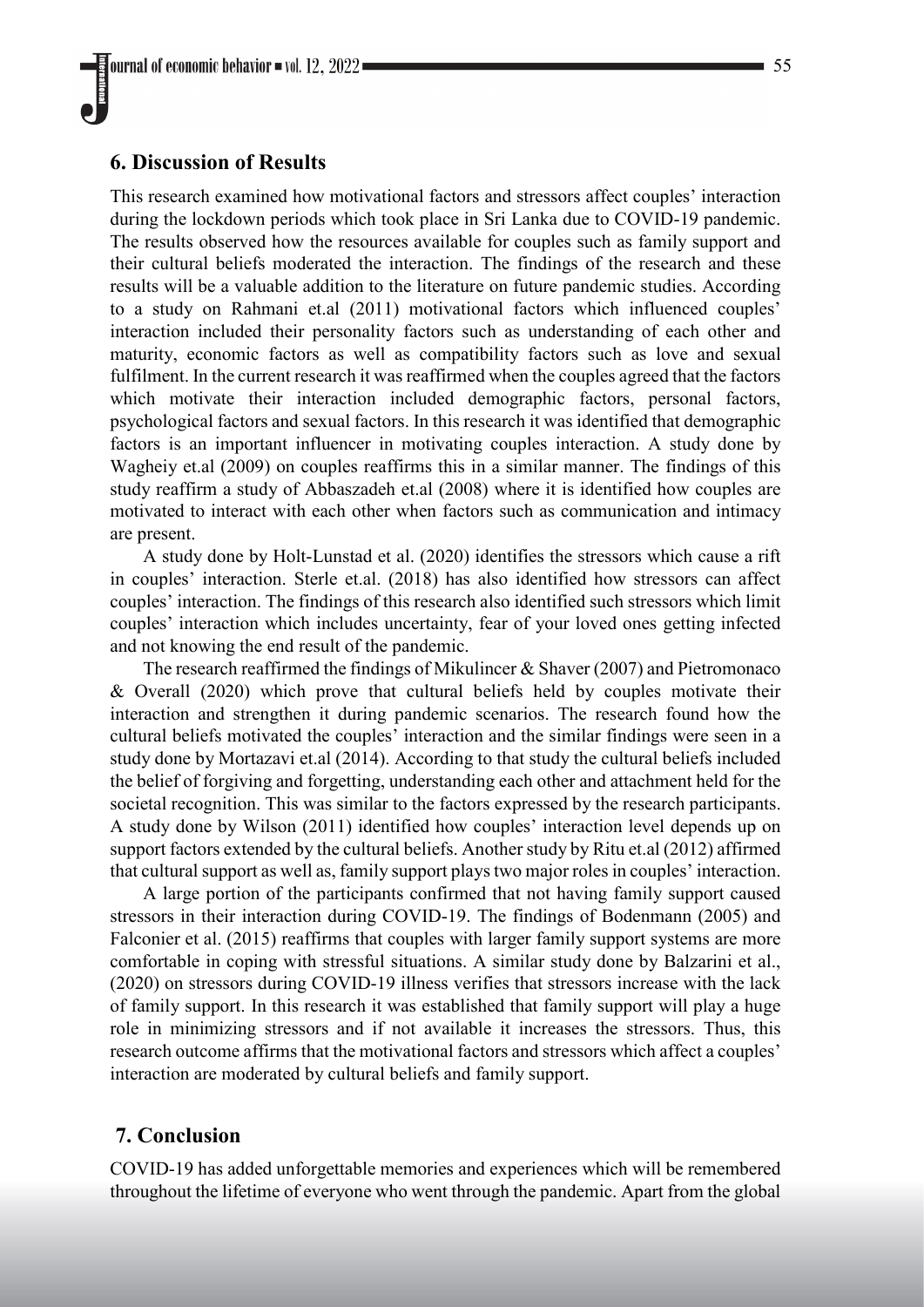crisis it brought up on economies and many industries the impact caused on couples or marital spouses is certainly not insignificant. The research was conducted on married couples in Sri Lanka who were locked down for periods of time due to government regulations during COVID-19 outbreak. The main objectives of the research include investigating motivational factors and stress factors affecting a couples interactions, investigating the resources available for spouses and analyzing whether such resources such as cultural beliefs and family support, would moderate the relationship between motivational factors/stressors and the level of couples' interactions. A conceptual model was developed and variables such as motivational factors, stressors and resources available for spouses were reviewed in relation to the couples' interaction.

The data found in the research further identified that factors such as education, age of marriage, length of marriage, economic situation, employability, number of children, good income, good listening skills, better conflict resolving abilities and good sexual relationship act as motivational factors in the level of couples' interaction. Similarly, stressors such as fear of your loved ones getting infected or their death, uncertainty of the end of the pandemic, lack of support from partner also play a role in affecting the level of couples' interaction during COVID-19. They were further affirmed in comparison to the literature review.

With the analysis of literature review it was identified that the resources available for couples' interaction that affect their motivational factors and stressors during COVID-19 includes cultural beliefs and family support. Four hypotheses were established which were H1: Motivational Factors influence the couples' interaction, H2: Stress factors influences the couples' interactions, H3: Resources available for spouses moderates the relationship between motivational factors and the couples' interactions and H4: Resources available for spouses moderates the relationship between stress factors and the couples' interactions.

The data collection was conducted by an online survey from over 300 participants. The questionnaire collected data from adults of the age  $25 - 60$  residing in the Western Province. Factor analysis yielded one factor each for motivators and stressors. Factor analysis yielded two factors for resources available for spouses; these were named as cultural beliefs and family resources. Factor analysis yielded one factor for couples' interactions. Results relating to the motivational factors and couples' interaction moderated by cultural beliefs conclude that cultural belies moderates, the relationship between motivational factors and level of couples' interaction. Results relating to the stressors and couples' interaction moderated by family support conclude that support extended by families moderate, the relationship between stress factors and level of couples' interaction.

COVID-19 has brought various unknowns to the lives of people. Identifying the issues faced by marital couples during the pandemic and understanding factors that influence their level of interaction during an extreme scenario like the pandemic would most certainly be beneficial for studies on couples and their behaviors as well as for making recommendations for future.

#### **8. Recommendations**

This study recommends that future research focuses on policy decisions which affect couples that can be implemented or amended during extensive lockdown periods. Policies which restrict families being together and hold them apart for lengthy periods of time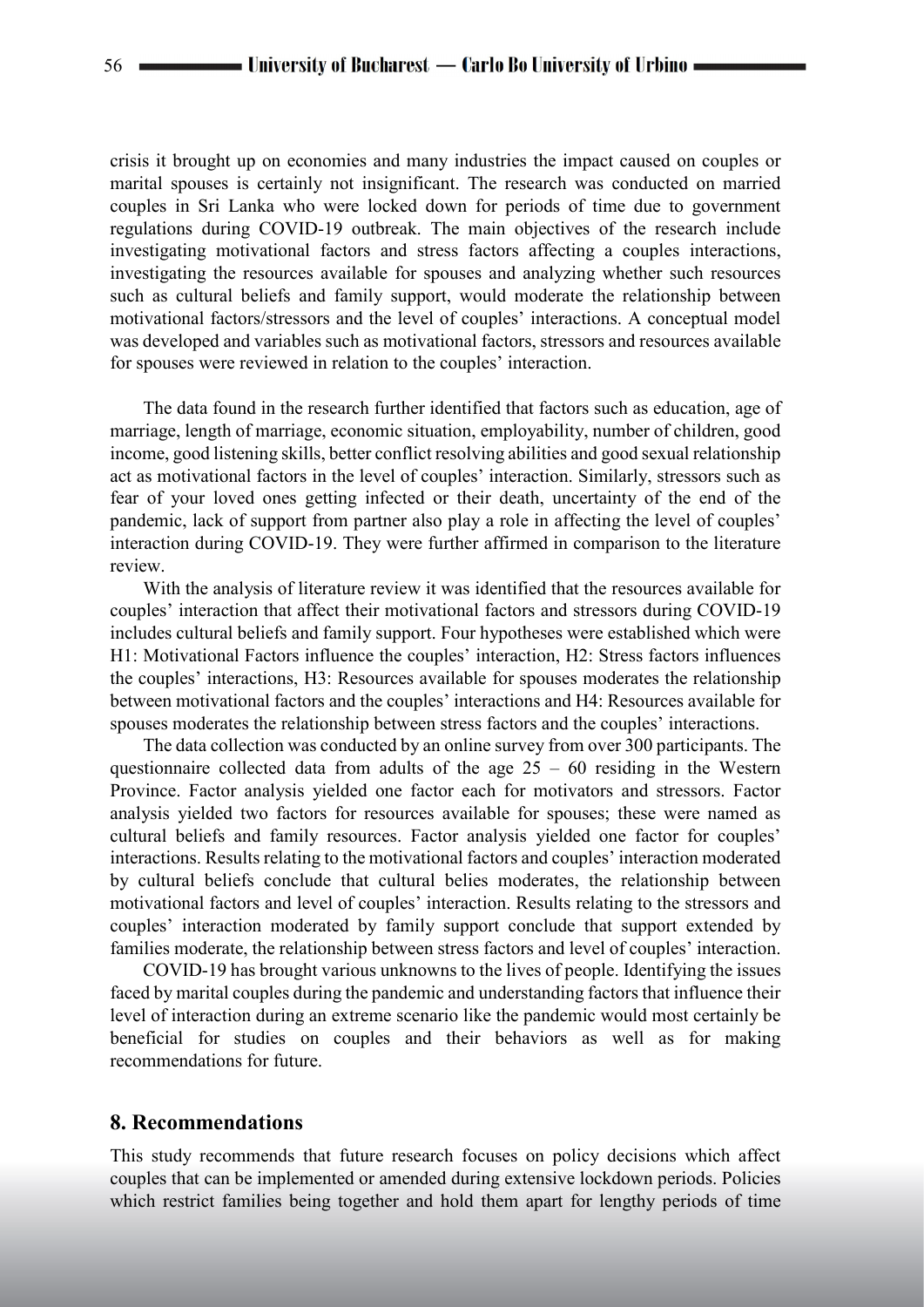should have more empathetic considerations. Travel restrictions imposed by locally and internationally halt, interactions between couples who live apart. The effects of relationships and couples' interactions should be given due consideration by future policy makers.

Many interactions of couples require actual presence of the other person and not simple virtual interactions. As the study identified, having extended family support affects the stressors of couples' interaction. Thus, modes of communication must be found for families to extend their support for these couples. Couples' who are older and geographically isolated require more such family support in order to engage with their interactions.

This study has outlined how COVID-19 has impacted couples' interactions and the motivational factors and stressors that contribute to it. Many areas of Sri Lanka including the economy, education and health sector has suffered a significant damage due to the pandemic but identifying the impact on relationships and behaviors of couples may assist in future rectifications. This can be seen as an opportunity to educate couples on behaviors to adopt and habits to refrain from, if and when a similar crisis takes place.

This study makes the following recommendations to couples with regards to couples' interaction during COVID-19.

- − Make yourself a priority. Before taking care of your spouse and children one must ensure the safety, health and well-being of ones' self. This includes physical as well as mental wellness.
- − Arrange an individual working space. Even if both are working, couples must try to find their own working area at home which is not disturbed with noises and other distractions.
- − Make plans for the household chores. Divide and share the work between the couple.
- − Be grateful for what you have and appreciate each other and the things you are blessed with.
- − Be cheerful and happy. Encourage and practice humor and compassion with each other.
- − Communicate effectively. Whether it is an issue or a simple chore, good interaction includes clear communication without having to guess what other person thinks.
- − Keep in touch with the rest of the world. Isolation physically should not stop from being in touch virtually with friends and families which will encourage remaining sociable.
- − Minimize social media. Being virtually connected to the world should have limits and being addicted to social media platforms or games should be avoided.
- − Find together time. Even during watching television or listening to radio, make time for couple interaction. Daily allocate a time for the talking and fun.
- − Maintain a routine. Even during lockdown, the time to wake up and going to bed should be consistent and following a routine time table will ease daily duties and chores.
- − Make future plans. Giving priority to the family and relationship and discussing about the future will encourage better interaction.
- Start new hobbies. Finding time to allocate for personal growth and leisure activities would benefit couples.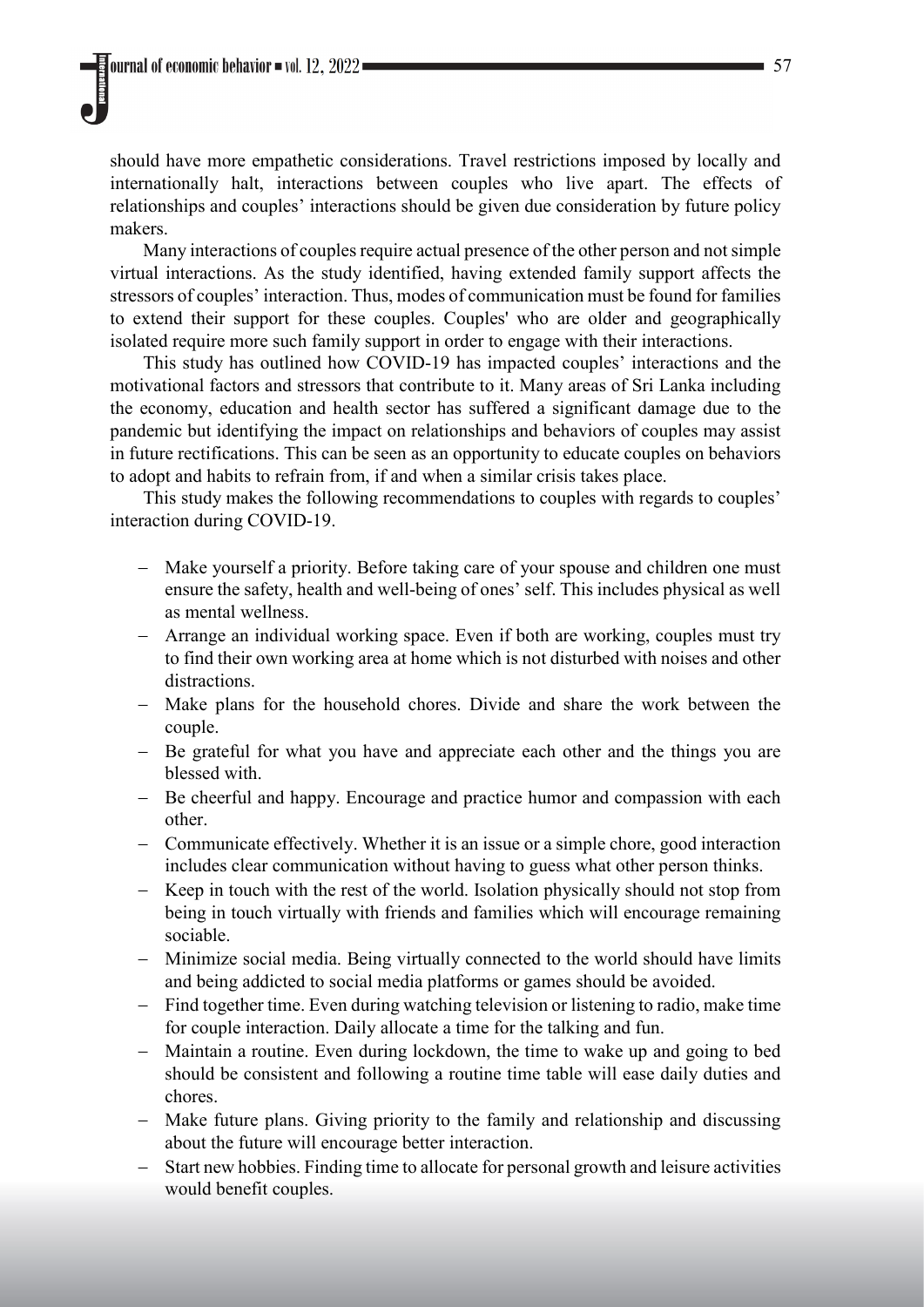− Schedule house maintenance. Gardening, painting, repairing the house together will be an excellent way for couples to unite during lockdown.

# **9. Limitations and Future Research**

As in all researches this study has its' limitations too. The participants were mainly females even if the researches tried to obtain equal participation. Language was another limitation as the survey was limited to adults who are versatile in English with online facility. This survey was carried out during a partial lockdown period. Thus, many took part in the survey while eagerly waiting for the country to open up. Also the sample can be seen limited in representing every married couple in Sri Lanka.

Therefore, future research can be conducted with a larger and diverse sample. The same sample and findings can be used for a Qualitative research as well. Future researchers are encouraged to identify the policies that affected the couples in their interactions due to COVID-19. More studies can be done to find the ways the couples overcame the stressors and how they increased their motivational factors to assist in their interactions.

# **References**

- 1. Abbaszadeh M, Behi M, Darbandi M, Yousefi M. and Jamlzadeh F. (2008), Criteria of spouse selection in the boy or girl students in Zabol universsity of medical sciences, *Rostamineh*, 2(3):80–8.
- 2. Balzarini, R. N., Muise, A., Zoppolat, G., Di Bartolomeo, A., Rodrigues, D. L., Alonso-Ferres, M. and Slatcher, R. B. (2020), *Love in the Time of Covid: Perceived Partner Responsiveness Buffers People from Lower Relationship Quality Associated with Covid-Related Stressors*, May 16, 2020, https://doi.org/10.31234/osf.io/e3fh4.
- 3. Billingsley, S., Mee-Gaik Lim, Caron, J., Harris, A., and Canada, R. (2005), Historical overview of criteria for marital and family success. *Family Therapy: The Journal of the California Graduate School of Family Psychology*, 32(1), 1-14. Retrieved from http://ezproxy.stthomas.edu/login?url=http://search.ebscohost.com/login.aspx?directt rue & dbsih&AN18437835&siteehost-live.
- 4. Bodenmann, G. (2005), Dyadic Coping and its Significance for Marital Functioning. In T. A. Revenson, K. Kayser, & G. Bodenmann (Eds.), *Couples coping with stress: Emerging perspectives on dyadic coping* (pp. 33–49). American Psychological Association. https://doi.org/10.1037/11031-002.
- 5. Chien, C.A. (1996) *Marriage and the Fam*ily. Taipei, Taiwan: National Open University Press (in Chinese).
- 6. Cohan, C. L., and Cole, S. (2002), Life course transitions and natural disaster: Marriage, birth,and divorce following Hurricane Hugo. *Journal of Family Psychology*, 16, 14–25.
- 7. Copen CE, Daniels K, Vespa J. and Mosher W.D. (2012), *First marriages in the United States: data from the 2006–2010 National Survey of Family Growth*. Natl Health Stat Report.21:1.
- 8. De Sousa, A., Mahajan PT, Pimple P, Palsetia D. and Dave N. (2013), Indian religious concepts on sexuality and marriage. *Indian J Psychiatry*, 55(Suppl 2):S256-S262. doi:10.4103/0019-5545.105547.
- 9. Doom, J.R., and Cicchetti, D. (2018), *The Developmental Psychopathology of Stress Exposure in Childhood*.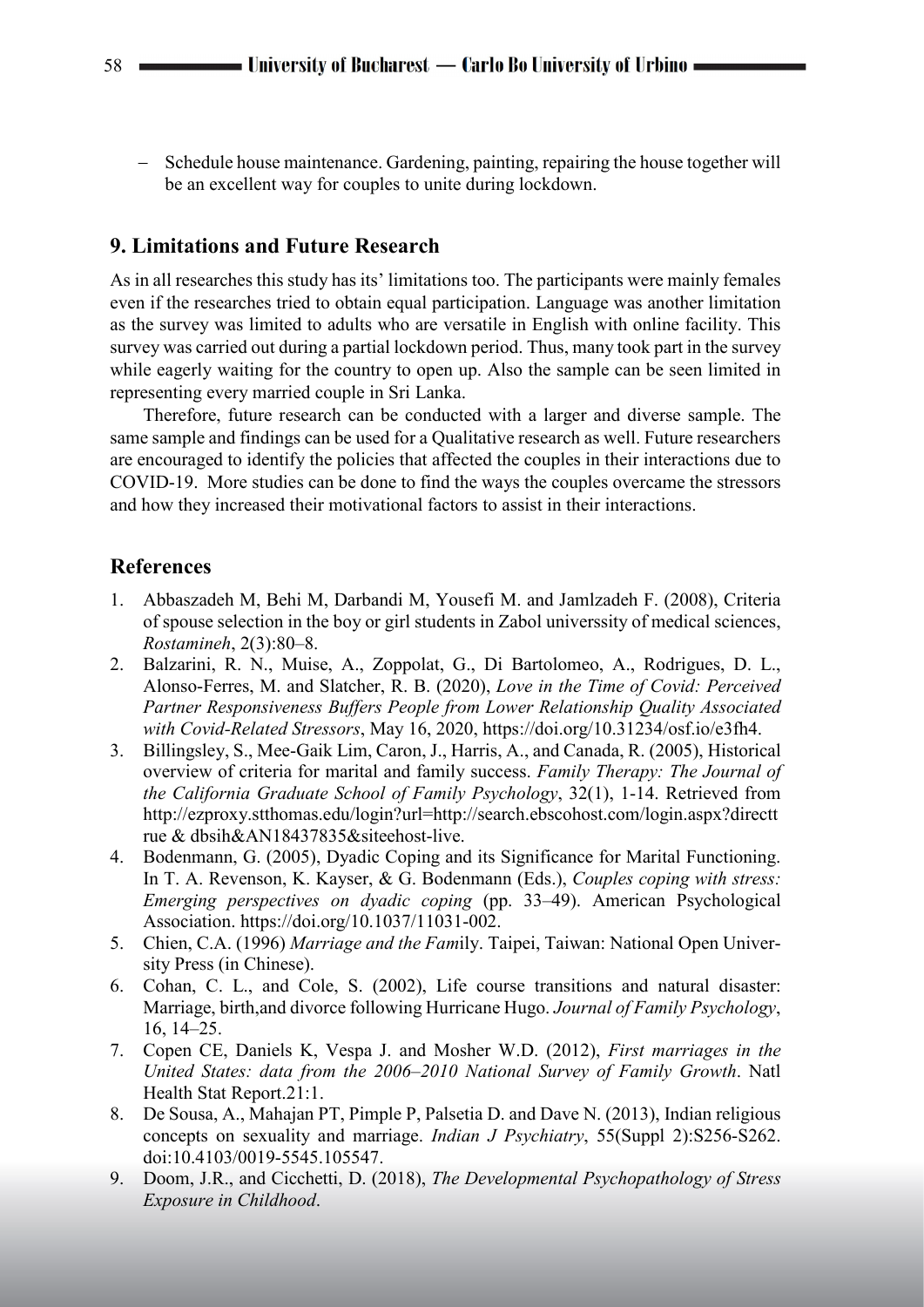- 10. Ellison, C. G., Burdette, A. M., and Wilcox, W. B. (2010), The couple that prays together: Race and ethnicity, religion, and relationship quality among working-age adults. *Journal of Marriage and Family*, 72(4), 963–975. https://doi.org/10.1111/j.1741-3737.2010.00742.xEric L.
- 11. Falconier, Mariana & Jackson, Jeffrey & Hilpert, Peter and Bodenmann, Guy. (2015), Dyadic Coping and Relationship Satisfaction: A Meta-Analysis. *Clinical Psychology Review*. 42. 28-46. 10.1016/j.cpr.2015.07.002.
- 12. Farahmand Z. and Ahmadnia S.H. (2014), A gender study on the relationship between the ways (traditional and modern) of mate selection and marital satisfaction of families in shiraz city. *Iran social sciences studies*, 11(42):91–105.
- 13. Fraenkel, P. (2019), Love in action: An integrative approach to last chance couple therapy, *Family Process*, 58, 569-594.
- 14. Fraenkel, P. and Cho, W. L. (2020), Reaching up, down, in, and around: Couple and family coping during the Corona virus pandemic, *Family Process*, 10.1111/famp.12570.
- 15. Freedman, R., Thornton, A. and Yang, L.S. (1994), Determinants of coresidence in extended households A. Thornton H.S. Lin (Eds) *Social change and the family in Taiwan.* The University of Chicago Press Chicago 335–358.
- 16. Hawkins, J. L. (1968), Associations between companionship, hostility, and marital satisfaction. *Journal of Marriage and the Family*, 30(4), 647–650. https://doi.org/10.2307/349510.
- 17. Ho, M.K. (1987), *Family therapy with ethnic minorities*, London: Sage, 285pp.
- 18. Holt-Lunstad J., Birmingham W. and Jones B. (2008), Is there something unique about marriage? the relative impact of marital status, relationship quality, and network social support on ambulatory blood pressure and mental health. *Ann Behav Med*, 35:239–44.
- 19. Kamaly A, Dehghani S. and Ghasemi H. (2014), Meta-analysis of effectiveness of psychological interventions – counseling on enhancing marital satisfaction (Iran: 2002\_2012). *Counseling and Psychotherapy Culture*, 5(19):95–122.
- 20. Karimi S, Kazemi M, Hasankhani H. and Kazemi S. (2011), Comparison of the demographic charactristics of couples requested divorce and normal couples in Sirjan during, *Journal of nursing midwifery*, 4(3–4):42–9.
- 21. Karney, B. R., Story, L. B. and Bradbury, T. N. (2005), Marriages in Context: Interactions Between Chronic and Acute Stress Among Newlyweds. In T. A. Revenson, K. Kayser, & G. Bodenmann (Eds.), *Couples coping with stress: Emerging perspectives on dyadic coping* (pp. 13–32). American Psychological Association. https://doi.org/10.1037/11031-001,
- 22. Khalatbari J, Ghorbanshiroudi Sh, Niaz Azari K, Bazleh N. and Safaryazdi N. (2013), The Relationship between Marital Satisfaction (Based on Religious Criteria) and Emotional Stability. *Procedia Soc: Behavioural Sci* 84:869-73.
- 23. Khezri, Z., Hassan, S. A., and Nordin, M. H. M. (2020). Factors Affecting Marital Satisfaction and Marital Communication Among Marital Women: Literature of Review. *International Journal of Academic Research in Business and Social Sciences*, 10(16), 220–236.
- 24. Mahoney, A. (2010), Religion in families, 1999-2009: A relational spirituality framework. Journal of Marriage and Family, 72(4), 805-827.
- 25. Maghsoodi S, Moidfar S. and Tavakol M.(2011), Sociological study between social capital and marital satisfaction among couples in Kerman. *Iran social studies*, 5(1):124–52.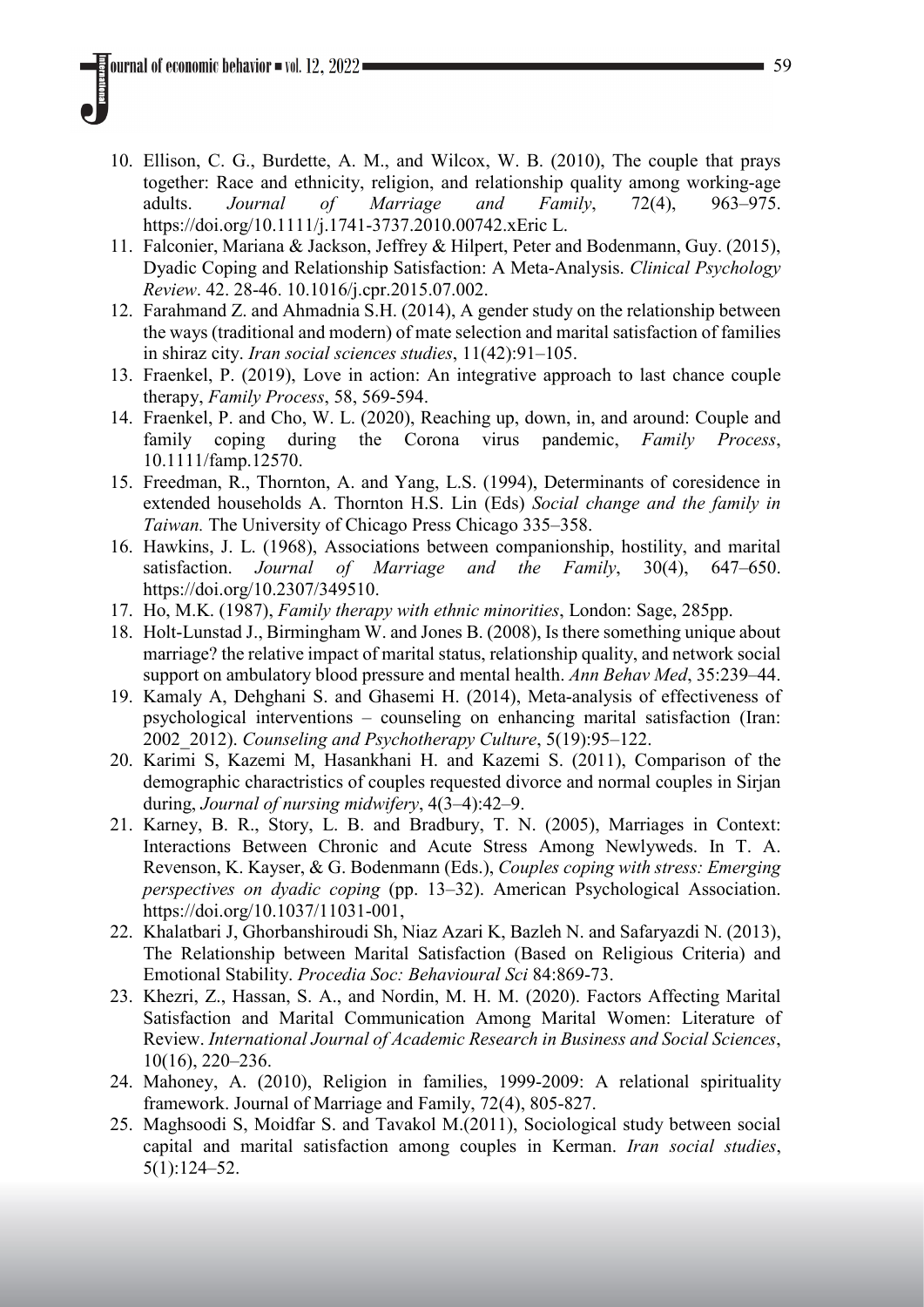- 26. Mikulincer, M., & Shaver, P. R. (2007), *Attachment in adulthood: Structure, dynamics, and change*, The Guilford Press.
- 27. Mohammed D., Zaheri F, Shariati M, Simbar M, Ebadi A. and Azghadi S.B.(2016), Effective Factors in Marital Satisfaction in Perspective of Iranian Women and Men: A systematic review, *Electron Physician*. 8(12):3369-3377. Published 2016 Dec 25. doi:10.19082/3369
- 28. Mortazavi M, Bakhshayesh A, Fatehizadeh M. and Emaminiya S. (2014), The relationship between sexual frigity and marital conflict in women residing in Yazd. *The Journal of Urmia University of Medical Sciences*, 24(11):931–21.
- 29. Neff, L. A. and Karney, B. R. (2004), How does context affect intimate relationships? Linking external stress and cognitive processes within marriage. *Personality and Social Psychology Bulletin,* 30(2), 134–148. https://doi.org/10.1177/0146167203255984.
- 30. Pietromonaco, P. R. and Overall, N. C. (2021), Applying relationship science to evaluate how the COVID-19 pandemic may impact couples' relationships. *American Psychologist*, 76(3), 438–450. https://doi.org/10.1037/amp0000714.
- 31. Pietromonaco, P. R. and Collins, N. L. (2017), Interpersonal mechanisms linking close relationships to health. *American Psychologist*, 72(6), 531–542. https://doi.org/10.1037/amp0000129.
- 32. Pourmarzi D, Rimaz S. and Merghati K.E. (2013), Educational needs for mental health promotion in engaged youth. *SJSPH*, 10(3):1–14.
- 33. Publication Manual of the American Psychological Association, (2011), Seventh Edition.
- 34. Rahmani A, Merghati khoei E, Sadeghi N. and Allahgholi L. (2011), Relationship between Sexual pleasure and Marital Satisfaction, *IJN*, 24(70):82–90.
- 35. Ritu, N., Kate, N., Grover, S., Khehra, N. and Basu, D. (2012). Does the Excessive use of Mobile Phones in Young Adults Reflect an Emerging Behavioral Addiction? *Journal of Postgraduate Medicine Education and Research*. 46. 177-182. 10.5005/jpjournals-10028-1040.
- 36. Sahabi J, Khani S. and Khani A. (2012), Marriage Patterns and its Relationship with Martial Satisfaction, (A Study on Married Students at Islamic Azad University, Sanandaj Branch). *Sociological Studies of Youth Journal*, 4(12):77–112.
- 37. Sayadpour Z. (2005), Successful marriage: study of marital satisfaction in student. *Ravanshensi Tahavoli*, 1(2):1–14. doi: 10.18869/acadpub.jnms.1.3.62.
- 38. Sterle, M. F., Fontaine, J., De Mol, J. and Verhofstadt, L. L. (2018), Expatriate Family Adjustment: An Overview of Empirical Evidence on Challenges and Resources. *Frontiers in psychology*, 9, 1207. https://doi.org/10.3389/fpsyg.2018.01207.
- 39. Wagheiy Y, Miri MR and Ghasemipour M. (2009), A survey about effective factors on the marital satisfaction in employees of two Birjand Universities. *Birjand Medical Sciences of University Journal*;16(4):43–50.
- 40. Walsh,J, Spangaro,J. and Soldatic,K, (2015),Global understandings of domestic violence, Nursing and Health Sciences Journal Special Issue: *Women's Health*, Volume: 17, Issue 1:1-4.
- 41. Wilson, C. (2011), *The expatriate spouse; A study of their adjustment to expatriate life*, Master Thesis, Massey University, New Zealand.
- 42. World Health Organisation, (2021), *COVID-19 Statistics 2020-2021*, www.covid19.who.int.
- 43. World Population Review, (2021), *Statistics of Sri Lanka*, https://worldpopulationreview.com.